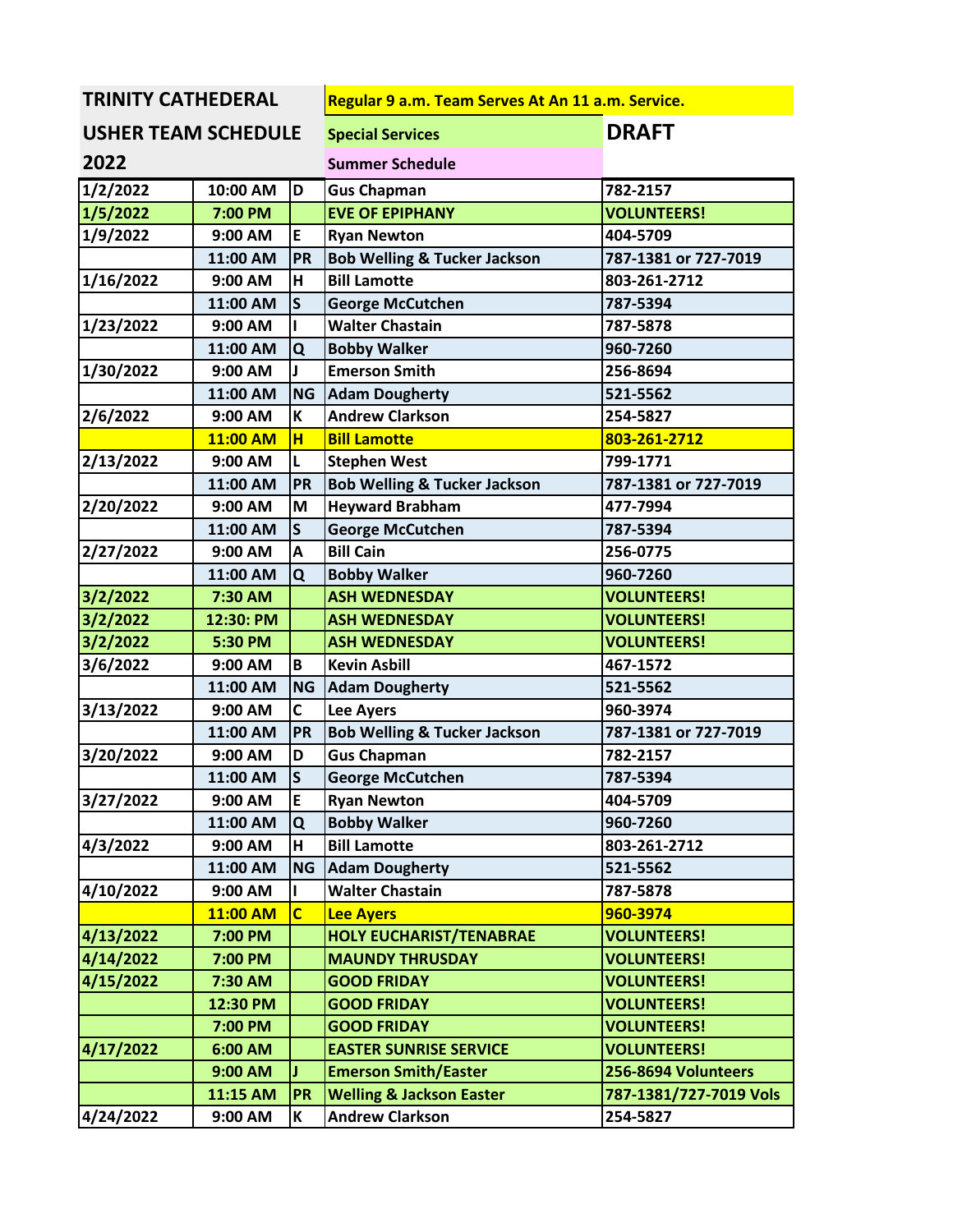|            | 11:00 AM | $\mathsf{s}$   | <b>George McCutchen</b>                 | 787-5394             |
|------------|----------|----------------|-----------------------------------------|----------------------|
| 5/1/2022   | 9:00 AM  | L              | <b>Stephen West</b>                     | 799-1771             |
|            | 11:00 AM | Q              | <b>Bobby Walker</b>                     | 960-7260             |
| 5/8/2022   | 9:00 AM  | M              | <b>Heyward Brabham</b>                  | 477-7994             |
|            | 11:00 AM | <b>NG</b>      | <b>Adam Dougherty</b>                   | 521-5562             |
| 5/15/2022  | 9:00 AM  | A              | <b>Bill Cain</b>                        | 256-0775             |
|            | 11:00 AM | <b>PR</b>      | <b>Bob Welling &amp; Tucker Jackson</b> | 787-1381 or 727-7019 |
| 5/22/2022  | 9:00 AM  | B              | <b>Kevin Asbill</b>                     | 467-1572             |
|            | 11:00 AM | $\mathsf{s}$   | <b>George McCutchen</b>                 | 787-5394             |
| 5/29/2022  | 10:00 AM | C              | <b>Lee Ayers</b>                        | 960-3974             |
| 6/5/2022   | 10:00 AM | D              | <b>Gus Chapman</b>                      | 782-2157             |
| 6/12/2022  | 10:00 AM | E              | <b>Ryan Newton</b>                      | 404-5709             |
| 6/19/2022  | 10:00 AM | H              | <b>Bill Lamotte</b>                     | 803-261-2712         |
| 6/26/2022  | 10:00 AM |                | <b>Walter Chastain</b>                  | 787-5878             |
| 7/3/2022   | 10:00 AM |                | <b>Emerson Smith</b>                    | 256-8694             |
| 7/10/2022  | 10:00 AM | K              | <b>Andrew Clarkson</b>                  | 254-5827             |
| 7/17/2022  | 10:00 AM | L              | <b>Stephen West</b>                     | 799-1771             |
| 7/24/2022  | 10:00 AM | M              | <b>Heyward Brabham</b>                  | 477-7994             |
| 7/31/2022  | 10:00 AM | A              | <b>Bill Cain</b>                        | 256-0775             |
| 8/7/2022   | 10:00 AM | B              | <b>Kevin Asbill</b>                     | 467-1572             |
| 8/14/2022  | 10:00 AM | C              | <b>Lee Ayers</b>                        | 960-3974             |
| 8/21/2022  | 10:00 AM | D              | <b>Gus Chapman</b>                      | 782-2157             |
| 8/28/2022  | 10:00 AM | E              | <b>Ryan Newton</b>                      | 404-5709             |
| 9/4/2022   | 10:00 AM | $\overline{H}$ | <b>Bill Lamotte</b>                     | 803-261-2712         |
| 9/11/2022  | 9:00 AM  |                | <b>Walter Chastain</b>                  | 787-5878             |
|            | 11:00 AM | Q              | <b>Bobby Walker</b>                     | 960-7260             |
| 9/18/2022  | 9:00 AM  |                | <b>Emerson Smith</b>                    | 256-8694             |
|            | 11:00 AM | <b>NG</b>      | <b>Adam Dougherty</b>                   | 521-5562             |
| 9/25/2022  | 9:00 AM  | К              | <b>Andrew Clarkson</b>                  | 254-5827             |
|            | 11:00 AM | <b>PR</b>      | <b>Bob Welling &amp; Tucker Jackson</b> | 787-1381 or 727-7019 |
| 10/2/2022  | 9:00 AM  | L              | <b>Stephen West</b>                     | 799-1771             |
|            | 11:00 AM | $\mathsf{s}$   | <b>George McCutchen</b>                 | 787-5394             |
| 10/9/2022  | 9:00 AM  | M              | <b>Heyward Brabham</b>                  | 477-7994             |
|            | 11:00 AM |                | <b>Walter Chastain</b>                  | 787-5878             |
| 10/16/2022 | 9:00 AM  | A              | <b>Bill Cain</b>                        | 256-0775             |
|            | 11:00 AM | Q              | <b>Bobby Walker</b>                     | 960-7260             |
| 10/23/2022 | 9:00 AM  | B              | <b>Kevin Asbill</b>                     | 467-1572             |
|            | 11:00 AM | <b>NG</b>      | <b>Adam Dougherty</b>                   | 521-5562             |
| 10/30/2022 | 9:00 AM  | C              | <b>Lee Ayers</b>                        | 960-3974             |
|            | 11:00 AM | <b>PR</b>      | <b>Bob Welling &amp; Tucker Jackson</b> | 787-1381 or 727-7019 |
| 11/6/2022  | 9:00 AM  | D              | <b>Gus Chapman</b>                      | 782-2157             |
|            | 11:00 AM | $\mathsf S$    | <b>George McCutchen</b>                 | 787-5394             |
| 11/13/2022 | 9:00 AM  | E              | <b>Ryan Newton</b>                      | 404-5709             |
|            | 11:00 AM | L              | <b>Stephen West</b>                     | 799-1771             |
| 11/20/2022 | 9:00 AM  |                | <b>Walter Chastain</b>                  | 787-5878             |
|            | 11:00 AM | Q              | <b>Bobby Walker</b>                     | 960-7260             |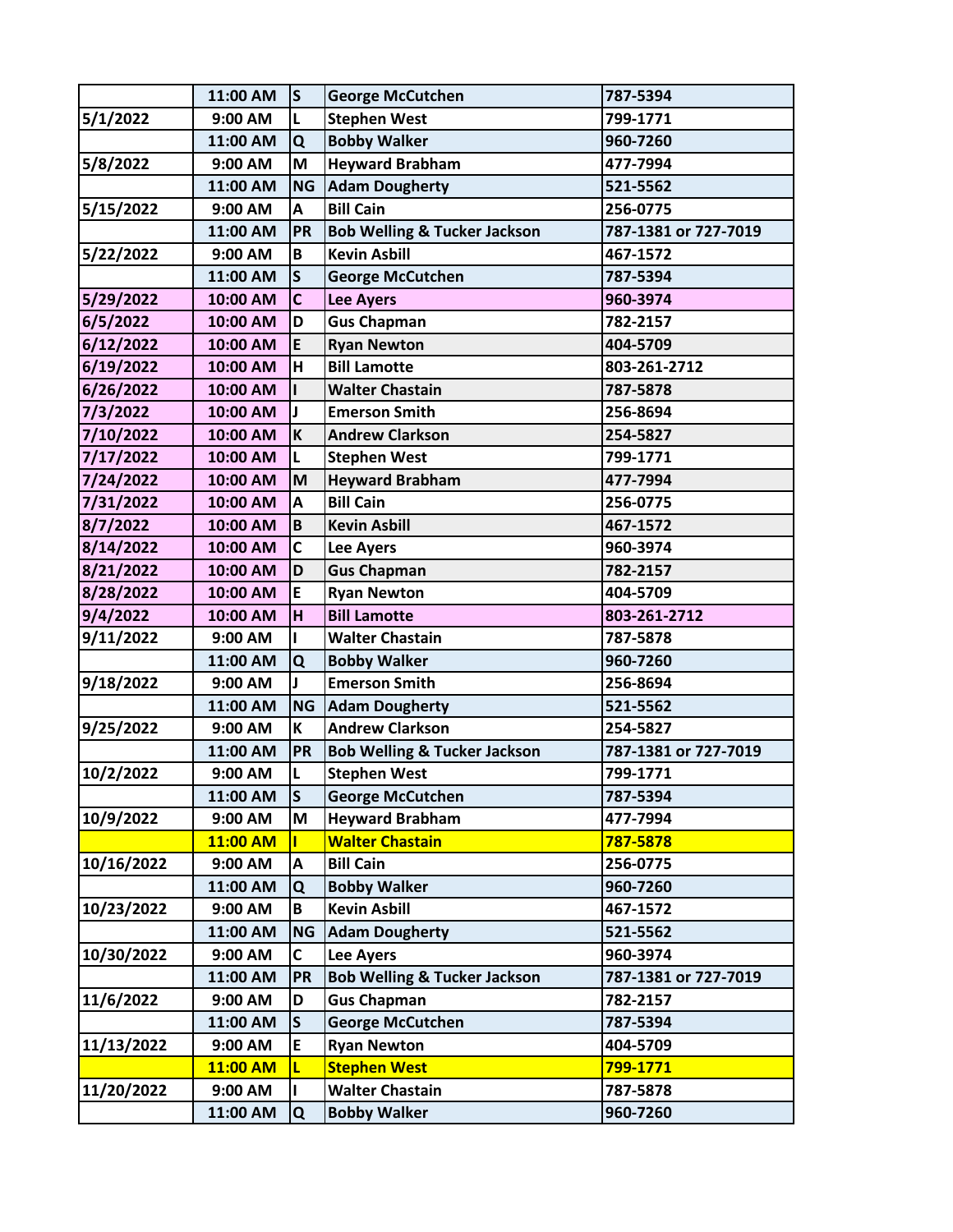| 11/25/2022 | 10:00 AM |           | <b>THANKSGIVING SERVICE</b>             | <b>VOLUNTEERS!</b>   |
|------------|----------|-----------|-----------------------------------------|----------------------|
| 11/27/2022 | 9:00 AM  |           | <b>Emerson Smith</b>                    | 256-8694             |
|            | 11:00 AM | <b>NG</b> | <b>Adam Dougherty</b>                   | 521-5562             |
| 12/4/2022  | 9:00 AM  | İΚ        | <b>Andrew Clarkson</b>                  | 254-5827             |
|            | 11:00 AM | PR        | <b>Bob Welling &amp; Tucker Jackson</b> | 787-1381 or 727-7019 |
| 12/11/2022 | 9:00 AM  |           | <b>Stephen West</b>                     | 799-1771             |
|            | 11:00 AM | ls        | <b>George McCutchen</b>                 | 787-5394             |
| 12/18/2022 | 9:00 AM  | ΙM        | <b>Heyward Brabham</b>                  | 477-7994             |
|            | 11:00 AM | IQ.       | <b>Bobby Walker</b>                     | 960-7260             |
| 12/24/2021 | 4:00 PM  |           | <b>CHRISTMAS EVE SERVICE</b>            | <b>VOLUNTEERS!</b>   |
|            | 7:00 PM  |           |                                         | <b>VOLUNTEERS!</b>   |
|            | 11:00 PM |           |                                         | <b>VOLUNTEERS!</b>   |
| 12/25/2021 | 10:00 AM |           | <b>CHRISTMAS MORNING SERVICE</b>        | <b>VOLUNTEERS!</b>   |
|            |          |           |                                         |                      |

**Version 1.0**